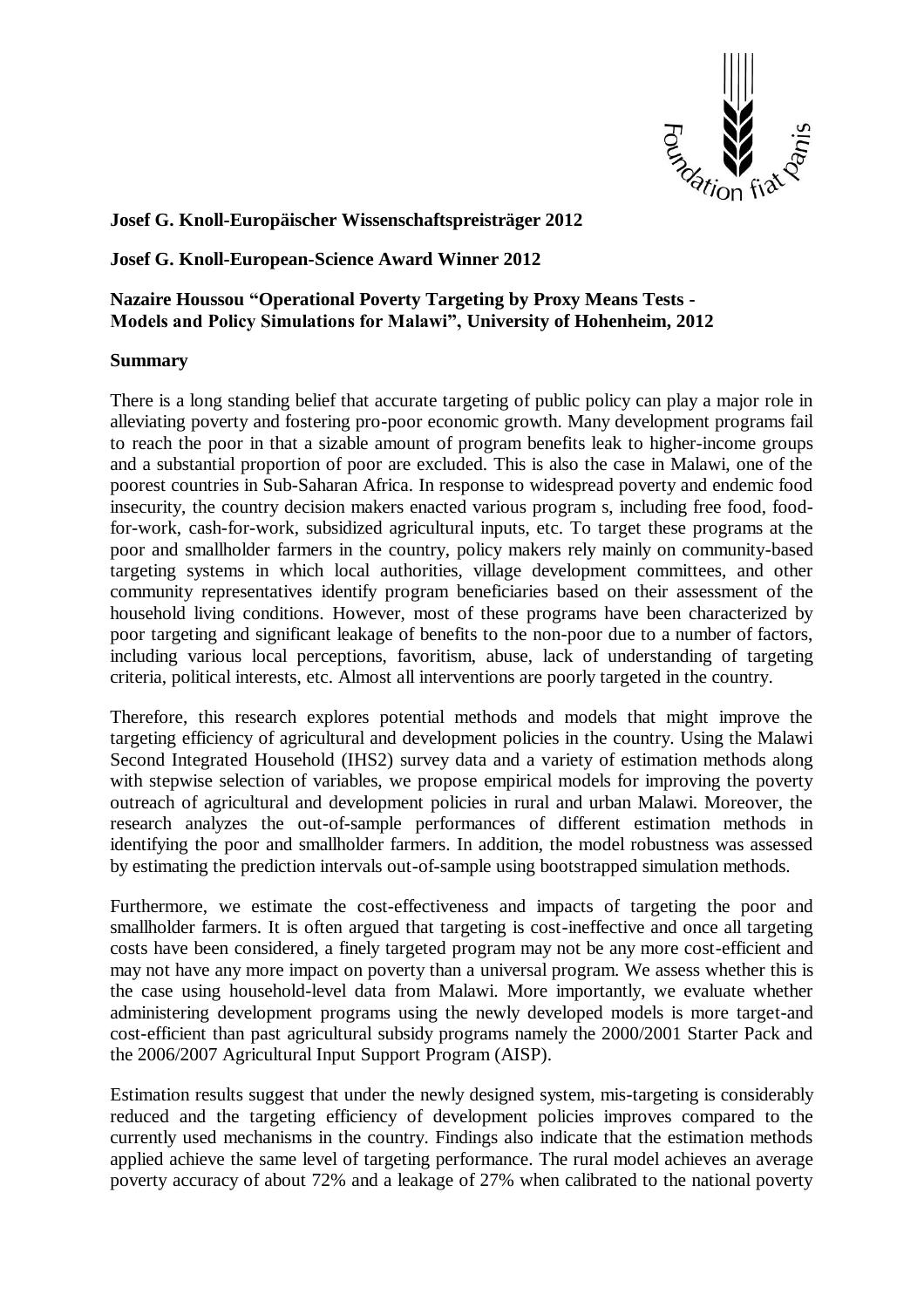line of 44.29 Malawi Kwacha (MK). On the other hand, the urban model yields on average a poverty accuracy of about 62% and a leakage of 39% when calibrated to the same poverty line. The results are also confirmed by the Receiver Operating Characteristic (ROC) curves of the models which show that there is no sizable difference in aggregate predictive accuracy between the estimation methods. The ROC curve is a powerful tool that can be used by policy makers and project managers to decide on the number of poor a program or development policy should reach and ponder on the number of non-poor that would also be wrongly targeted.

Calibrating the models to a higher poverty line improves their targeting performances, while calibrating the models to a lower line does the opposite. For example, under the international poverty line of US\$1.25 (i.e. MK59.175 in Purchasing Power Parity), the rural model covers about 82% of the poor and wrongly targets only 16% of the non-poor, whereas the urban model covers about 74% of the poor and wrongly identifies 26% of the non-poor. On the other hand, using an extreme poverty line of MK29.81 disappointingly reduces the model's poverty accuracy and leakage: the rural model yields a poverty accuracy of 51 % and a leakage of 39% while the urban model yields a poverty accuracy of about 48% and a leakage of 68%. Furthermore, a breakdown of targeting errors by poverty deciles indicates that the models perform well in terms of those who are mistargeted; covering most of the poorest deciles and excluding most of the richest ones. These results have obvious desirable welfare implications for the poor and smallholder farmers. It is all important to mention that the models selected cannot explain but predict poverty. A causal relationship should not be inferred from the results.

Further research results suggest that the new system is considerably more accurate and more target-efficient than the currently used mechanisms for targeting agricultural inputs in the country. Likewise, simulation results indicate that targeting the poor and smallholder farmers is more cost-and impact-effective than universal coverage of the population. Better targeting not only reduces the Malawian Government's direct costs for providing benefits, but also reduces the total costs of a targeted program. Though administrative costs increase with finer targeting, the results indicate that the overall benefits outweigh the costs of targeting. Likewise, finer targeting reduces the costs of leakage by a sizable margin and produces the highest impacts on poverty compared to universal regimes. However, the finest redistribution does not consistently yield the best transfer efficiency, nor does it consistently improve posttransfer poverty.

Furthermore, the newly designed system appears to be more cost-efficient than the 2000/2001 Starter Pack and the 200612007 Agricultural Input Support Program (AISP). While the Starter Pack and the AISP transferred about 50% of total transfer, under the new system about 73% of transfer is delivered to the poor and smallholder farmers. Likewise, under the new proxy system the costs of leakage are cut down by 55% and 57% for the Starter Pack and AISP, respectively. Thus, under the new system it is possible to reduce leakage and undercoverage rates and improve the cost and transfer efficiency of development programs in the country.

The proxy indicators selected reflect the local communities' understandings of poverty and include variables from different dimensions, such as demography, education, housing, and asset ownership. These indicators are objective and fairly easy to verify. However, the collection of information on those indicators might entail an effective verification process.